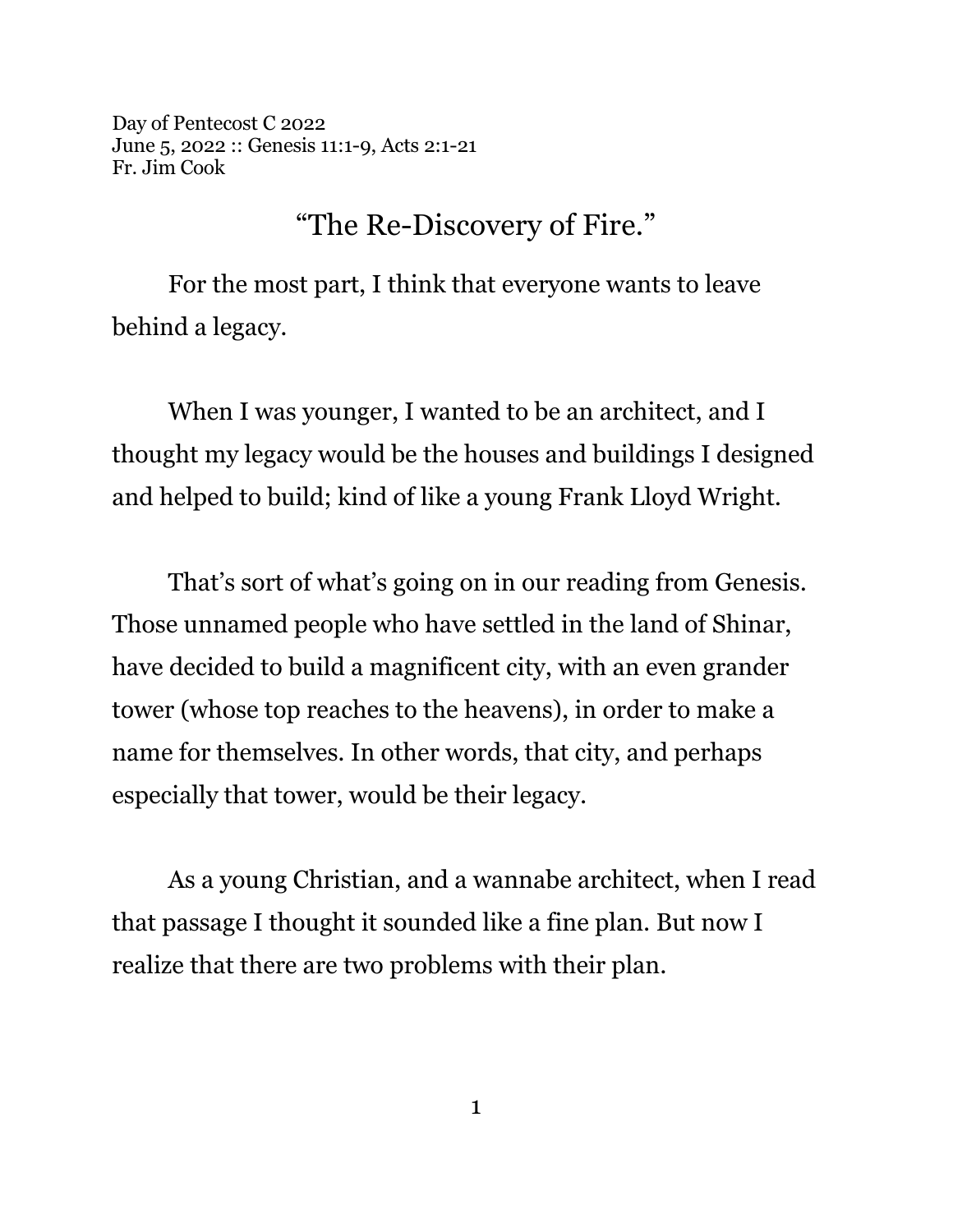I came to understand the first problem some time ago, when I read a sonnet by Percy Bysshe Shelley. And in it, the narrator describes meeting someone who had recently been traveling to a part of the world where ancient civilizations had once existed. And the traveler describes how, in the middle of a desert, he had come across parts of a very old statue of a once-powerful king named Ozymandias. Though the statue was in pieces, one could still read the words of Ozymandias inscribed on the pedestal:

> "My name is Ozymandias, king of kings: Look on my works, ye Mighty, and despair!"

Or, to put it in modern jargon:

"Look around at all the amazing and magnificent things I've built, and you will know just how awesome I am!"

But the traveler explains that there was no longer any evidence of Ozymandias' awesomeness; because as far as the eye could see there was nothing but sand.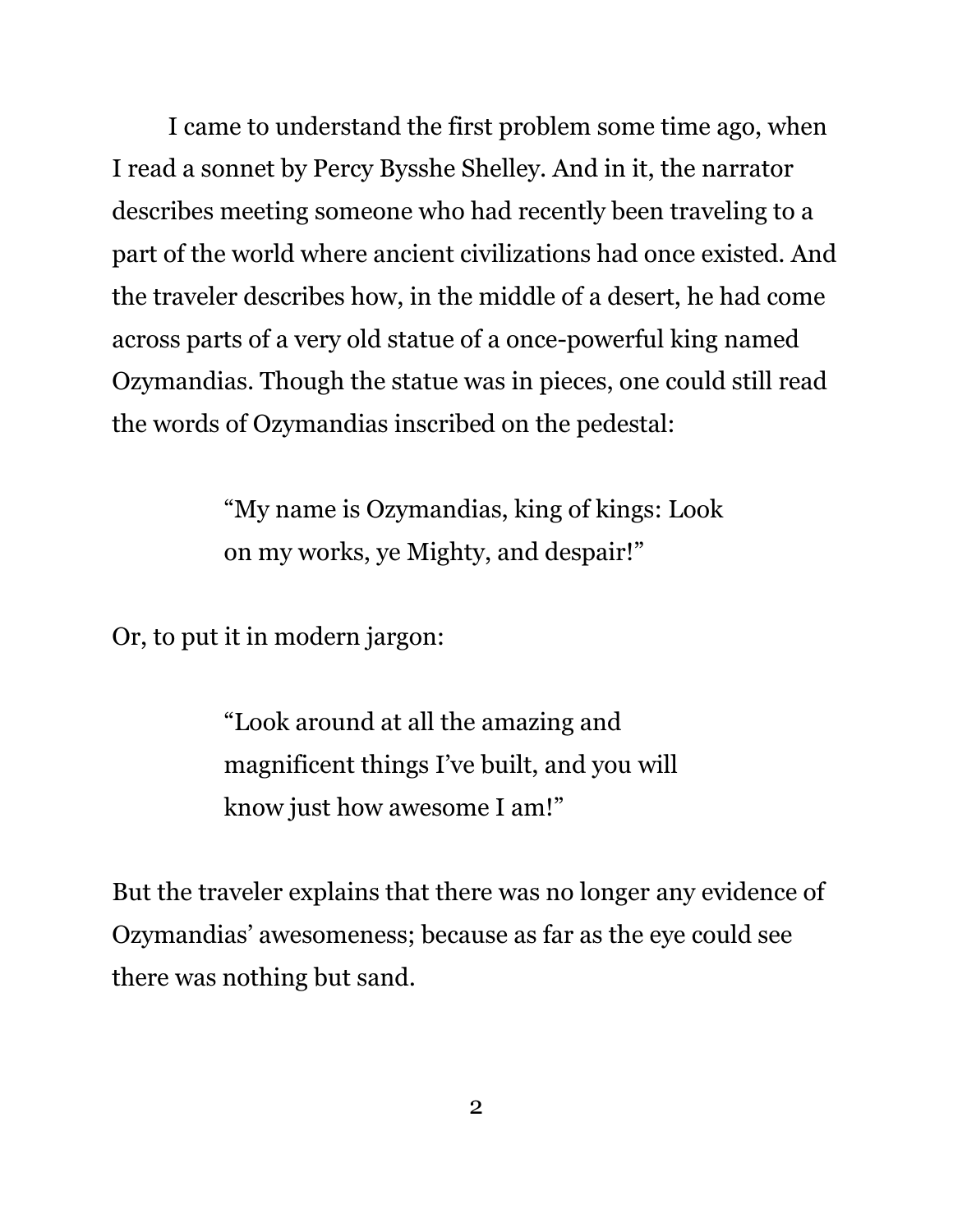Or, in other words, the first problem with the plans made by those guys in our reading from Genesis, is that a legacy in bricks and mortar may not stand the test of time.

The second problem with their plan is more simply put: In those days, the effort required to build a magnificent city, with a grand tower reaching to the heavens, would have required the efforts of tens of thousands — if not hundreds of thousands — of slaves. And that's a *big* problem.

I'm not sure who said it (though it's been attributed to the Dalai Lama), but it's something worth remembering, and it's this:

> "People were created to be loved. Things were created to be used. The reason why the world is in chaos is because things are being loved and people are being used."

In a nutshell, that's what Jesus was trying to fix. Because certain types of people were being objectified in the wider secular culture, as well as within the community of faith. And Jesus' message was that *all* people should be treated as the beloved children of God.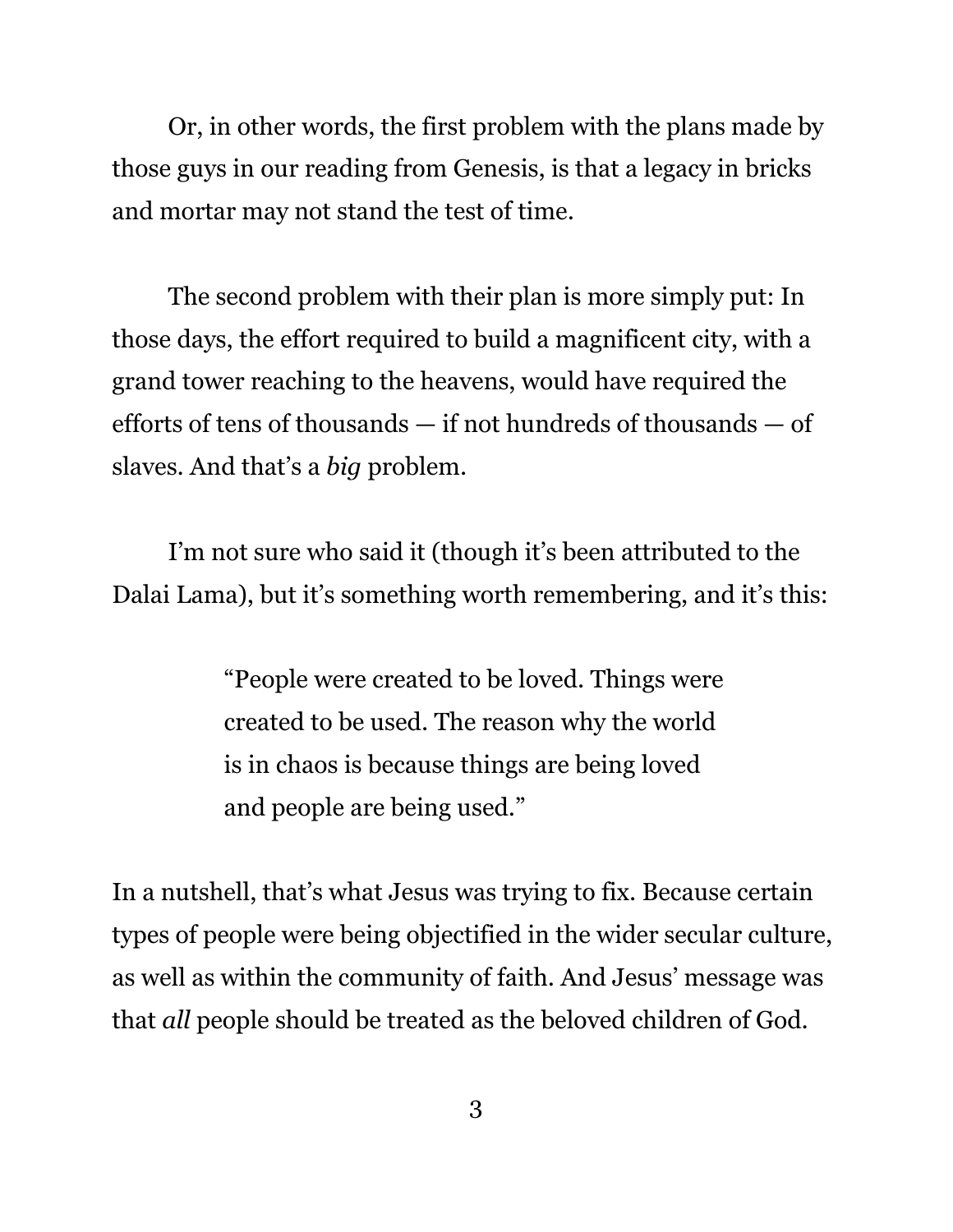And that's why what took place on that first Day of Pentecost is so remarkable; and why, in the eyes of the religious authorities of that day, it was also so scandalous: Because the image of God presented to us at Pentecost, is one that is multi-lingual, multicultural, and multi-ethnic. It's an image of God that doesn't quite work for lots of people, even some Christians. Nevertheless, it's an image of God which the Gospels insist is true.

And therefore, because of the Day of Pentecost, we can never look at another person in quite the same way. We can never make the same assumptions about people who are different from us, as we once might have. Because the Day of Pentecost reminds us that all people are created in the image of God; that all people can be reflections of the character and nature of God; and especially that all people are the beloved children of God. And the challenge that Pentecost sets before us, is to learn to see others — to *really* see them — as God sees them.

I want to close with another quote. Pierre Teilhard de Chardin was a Catholic priest, theologian, an anthropologist, and a prolific writer. He once wrote: